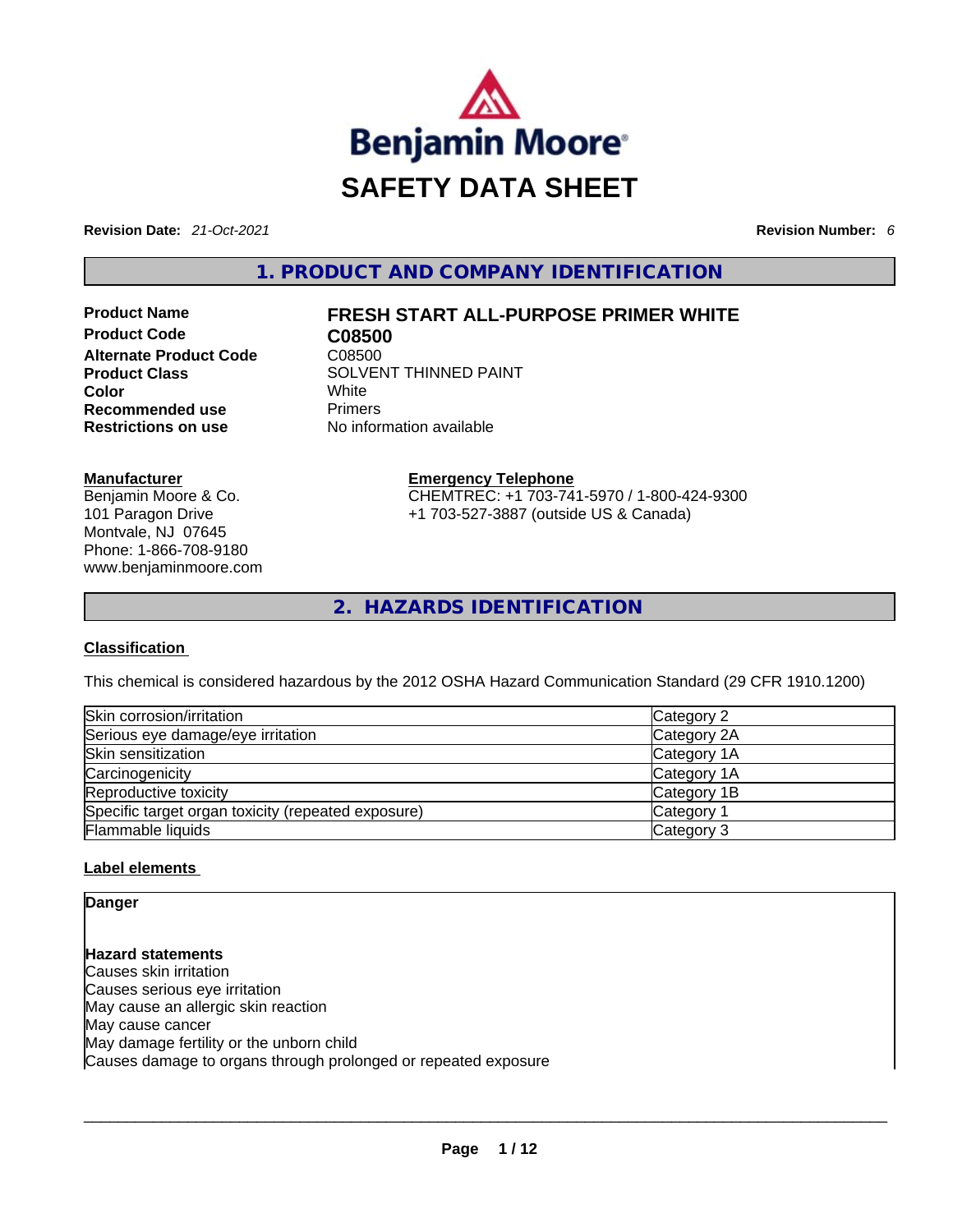Flammable liquid and vapor



#### **Precautionary Statements - Prevention**

Obtain special instructions before use Do not handle until all safety precautions have been read and understood Use personal protective equipment as required Wash face, hands and any exposed skin thoroughly after handling Contaminated work clothing should not be allowed out of the workplace Do not breathe dust/fume/gas/mist/vapors/spray Do not eat, drink or smoke when using this product Keep away from heat, hot surfaces, sparks, open flames and other ignition sources. No smoking Keep container tightly closed Ground/bond container and receiving equipment Use explosion-proof electrical/ventilating/lighting/equipment Use only non-sparking tools Take precautionary measures against static discharge Wear protective gloves/protective clothing/eye protection/face protection **Precautionary Statements - Response**

IF exposed or concerned: Get medical advice/attention

#### **Eyes**

IF IN EYES: Rinse cautiously with water forseveral minutes. Remove contact lenses, if present and easy to do. Continue rinsing

If eye irritation persists: Get medical advice/attention

#### **Skin**

If skin irritation or rash occurs: Get medical advice/attention

IF ON SKIN (or hair): Remove/Take off immediately all contaminated clothing. Rinse skin with water/shower Wash contaminated clothing before reuse

#### **Fire**

In case of fire: Use CO2, dry chemical, or foam for extinction

#### **Precautionary Statements - Storage**

Store locked up Store in a well-ventilated place. Keep cool

#### **Precautionary Statements - Disposal**

Dispose of contents/container to an approved waste disposal plant

#### **Hazards not otherwise classified (HNOC)**

Rags, steel wool or waste soaked with this product may spontaneously catch fire if improperly discarded

#### **Other information**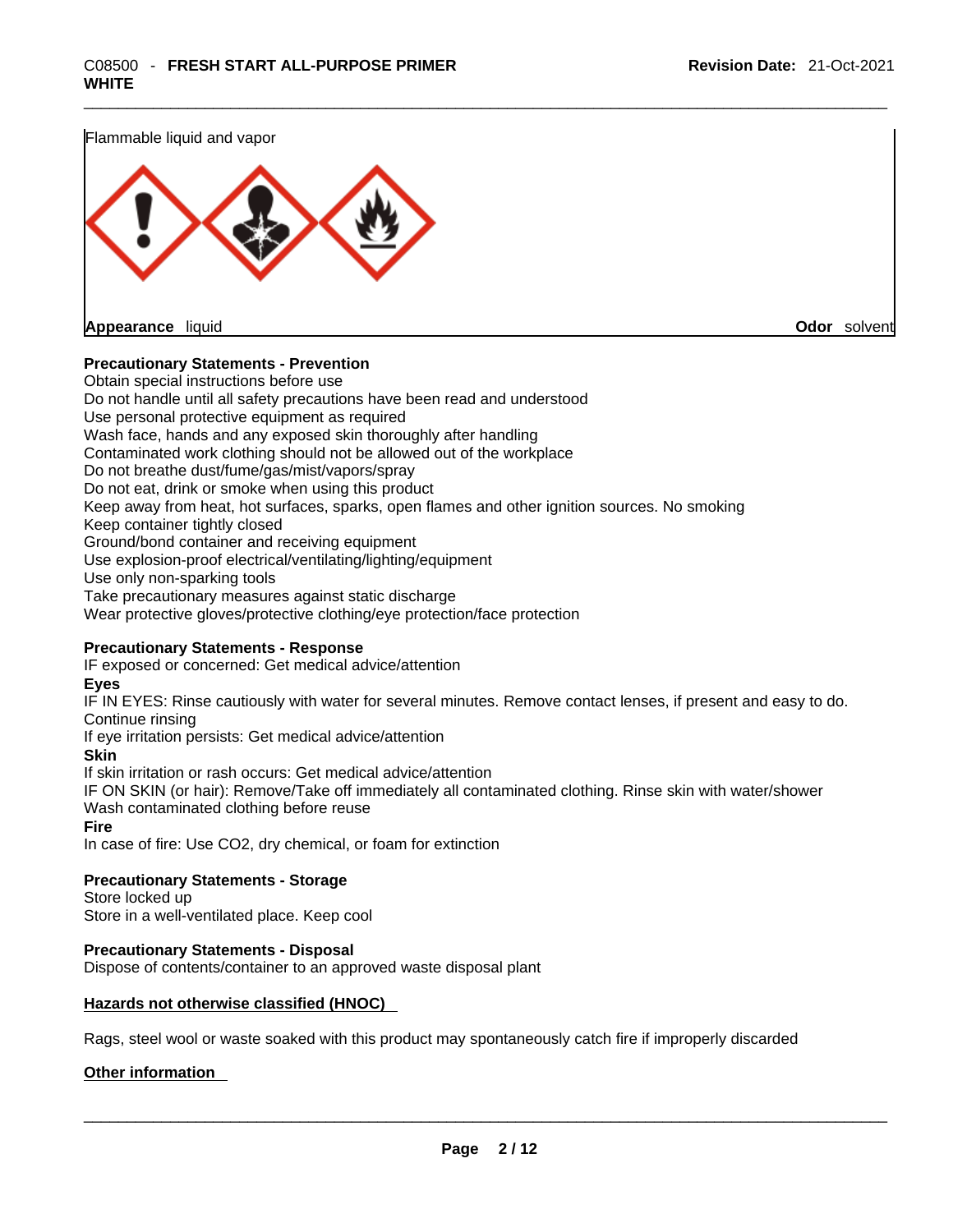No information available

# **3. COMPOSITION/INFORMATION ON INGREDIENTS**

| <b>Chemical name</b>                                      | <b>CAS No.</b> | Weight-%    |
|-----------------------------------------------------------|----------------|-------------|
| Limestone                                                 | 1317-65-3      | $40 - 45$   |
| 4-Chlorobenzotrifluoride                                  | 98-56-6        | $15 - 20$   |
| Titanium dioxide                                          | 13463-67-7     | $5 - 10$    |
| Diatomaceous earth                                        | 61790-53-2     | $1 - 5$     |
| Solvent naphtha, petroleum, medium aliphatic              | 64742-88-7     | $1 - 5$     |
| 1H-Isoindole-1,3(2H)-dione,<br>2-[(trichloromethyl)thio]- | 133-07-3       | $0.5 - 1$   |
| Silica, crystalline                                       | 14808-60-7     | $0.1 - 0.5$ |
| Methyl ethyl ketoxime                                     | 96-29-7        | $0.1 - 0.5$ |
| Ethyl benzene                                             | $100 - 41 - 4$ | $0.1 - 0.5$ |
| Cobalt bis(2-ethylhexanoate)                              | 136-52-7       | $0.1 - 0.5$ |

|                                                  | 4. FIRST AID MEASURES                                                                                                                                                                                                               |
|--------------------------------------------------|-------------------------------------------------------------------------------------------------------------------------------------------------------------------------------------------------------------------------------------|
| <b>General Advice</b>                            | If symptoms persist, call a physician. Show this safety data sheet to the doctor in<br>attendance.                                                                                                                                  |
| <b>Eye Contact</b>                               | Immediately flush with plenty of water. After initial flushing, remove any contact<br>lenses and continue flushing for at least 15 minutes. Keep eye wide open while<br>rinsing. If symptoms persist, call a physician.             |
| <b>Skin Contact</b>                              | Wash off immediately with soap and plenty of water while removing all<br>contaminated clothes and shoes. If skin irritation persists, call a physician. Wash<br>clothing before reuse. Destroy contaminated articles such as shoes. |
| <b>Inhalation</b>                                | Move to fresh air. If symptoms persist, call a physician.<br>If not breathing, give artificial respiration. Call a physician immediately.                                                                                           |
| Ingestion                                        | Clean mouth with water and afterwards drink plenty of water. Do not induce<br>vomiting without medical advice. Never give anything by mouth to an unconscious<br>person. Consult a physician.                                       |
| <b>Protection Of First-Aiders</b>                | Use personal protective equipment.                                                                                                                                                                                                  |
| <b>Most Important</b><br><b>Symptoms/Effects</b> | May cause allergic skin reaction.                                                                                                                                                                                                   |
| <b>Notes To Physician</b>                        | Treat symptomatically.                                                                                                                                                                                                              |
|                                                  |                                                                                                                                                                                                                                     |

# **5. FIRE-FIGHTING MEASURES**

| <b>Suitable Extinguishing Media</b>                                                                           | Foam, dry powder or water. Use extinguishing measures<br>that are appropriate to local circumstances and the<br>surrounding environment. |
|---------------------------------------------------------------------------------------------------------------|------------------------------------------------------------------------------------------------------------------------------------------|
| Protective equipment and precautions for firefighters As in any fire, wear self-contained breathing apparatus |                                                                                                                                          |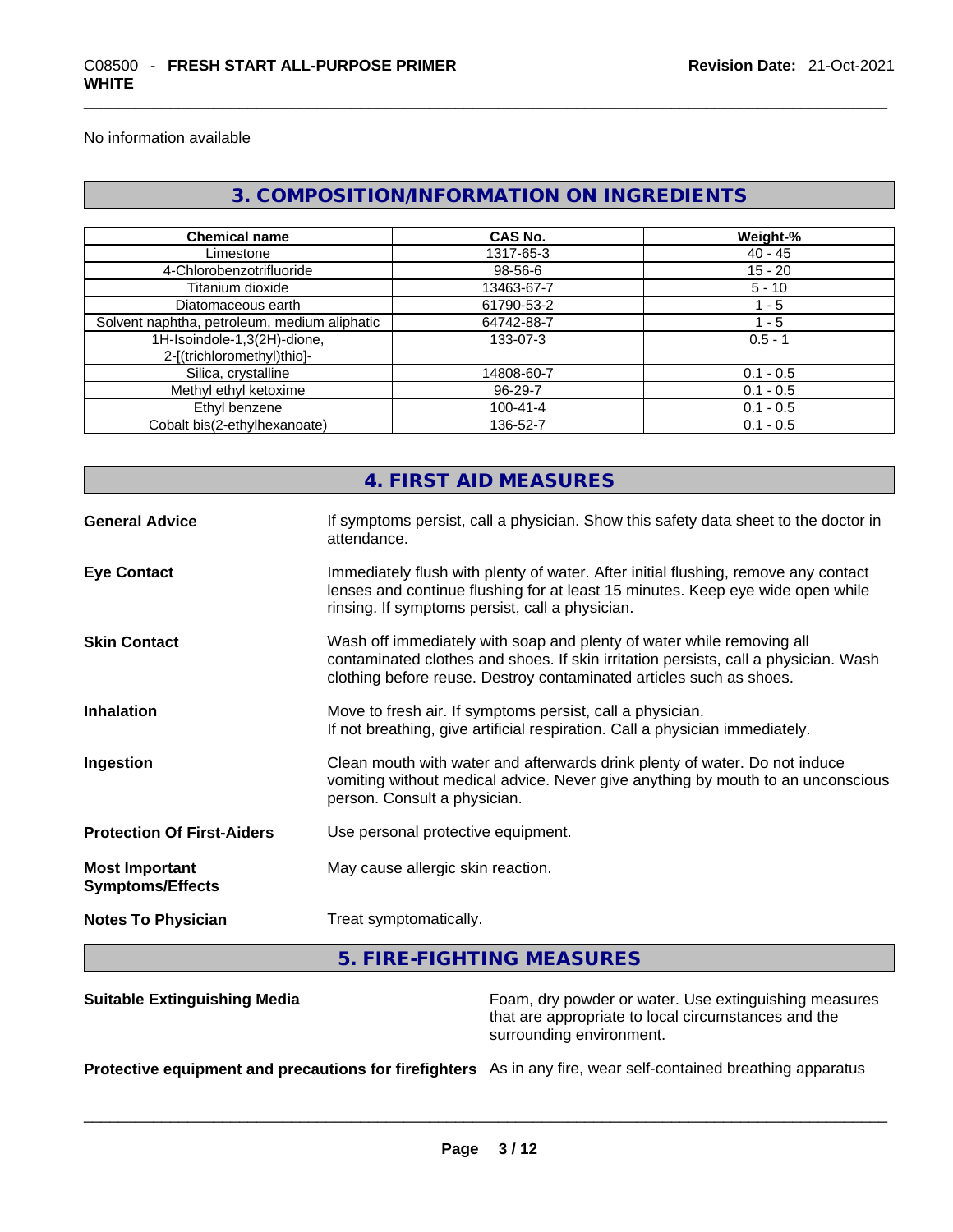|                                                                                  | pressure-demand, MSHA/NIOSH (approved or equivalent)<br>and full protective gear.                                                                                                                                                                      |
|----------------------------------------------------------------------------------|--------------------------------------------------------------------------------------------------------------------------------------------------------------------------------------------------------------------------------------------------------|
| <b>Specific Hazards Arising From The Chemical</b>                                | Combustible material. Closed containers may rupture if<br>exposed to fire or extreme heat. Keep product and empty<br>container away from heat and sources of ignition. Thermal<br>decomposition can lead to release of irritating gases and<br>vapors. |
| Sensitivity to mechanical impact                                                 | No                                                                                                                                                                                                                                                     |
| Sensitivity to static discharge                                                  | Yes                                                                                                                                                                                                                                                    |
| <b>Flash Point Data</b><br>Flash point (°F)<br>Flash Point (°C)<br><b>Method</b> | 104<br>40<br><b>PMCC</b>                                                                                                                                                                                                                               |
| <b>Flammability Limits In Air</b>                                                |                                                                                                                                                                                                                                                        |
| Lower flammability limit:<br><b>Upper flammability limit:</b>                    | Not available<br>Not available                                                                                                                                                                                                                         |
| Flammability: 2<br><b>NFPA</b><br>Health: 2                                      | <b>Instability: 0</b><br><b>Special:</b> Not Applicable                                                                                                                                                                                                |
|                                                                                  |                                                                                                                                                                                                                                                        |

#### **NFPA Legend**

- 0 Not Hazardous
- 1 Slightly
- 2 Moderate
- 3 High
- 4 Severe

*The ratings assigned are only suggested ratings, the contractor/employer has ultimate responsibilities for NFPA ratings where this system is used.* 

*Additional information regarding the NFPA rating system is available from the National Fire Protection Agency (NFPA) at www.nfpa.org.* 

|                                  | 6. ACCIDENTAL RELEASE MEASURES                                                                                                                                                                                                                                                                             |
|----------------------------------|------------------------------------------------------------------------------------------------------------------------------------------------------------------------------------------------------------------------------------------------------------------------------------------------------------|
| <b>Personal Precautions</b>      | Use personal protective equipment. Remove all sources of ignition.                                                                                                                                                                                                                                         |
| <b>Other Information</b>         | Prevent further leakage or spillage if safe to do so. Do not allow material to<br>contaminate ground water system. Prevent product from entering drains. Do not<br>flush into surface water or sanitary sewer system. Local authorities should be<br>advised if significant spillages cannot be contained. |
| <b>Environmental precautions</b> | See Section 12 for additional Ecological Information.                                                                                                                                                                                                                                                      |
| <b>Methods for Cleaning Up</b>   | Dam up. Soak up with inert absorbent material. Pick up and transfer to properly<br>labeled containers. Clean contaminated surface thoroughly.                                                                                                                                                              |
|                                  | HANDI ING AND STORAGE                                                                                                                                                                                                                                                                                      |

# **7. HANDLING AND STORAGE**

**Handling** Use only in area provided with appropriate exhaust ventilation. Do not breathe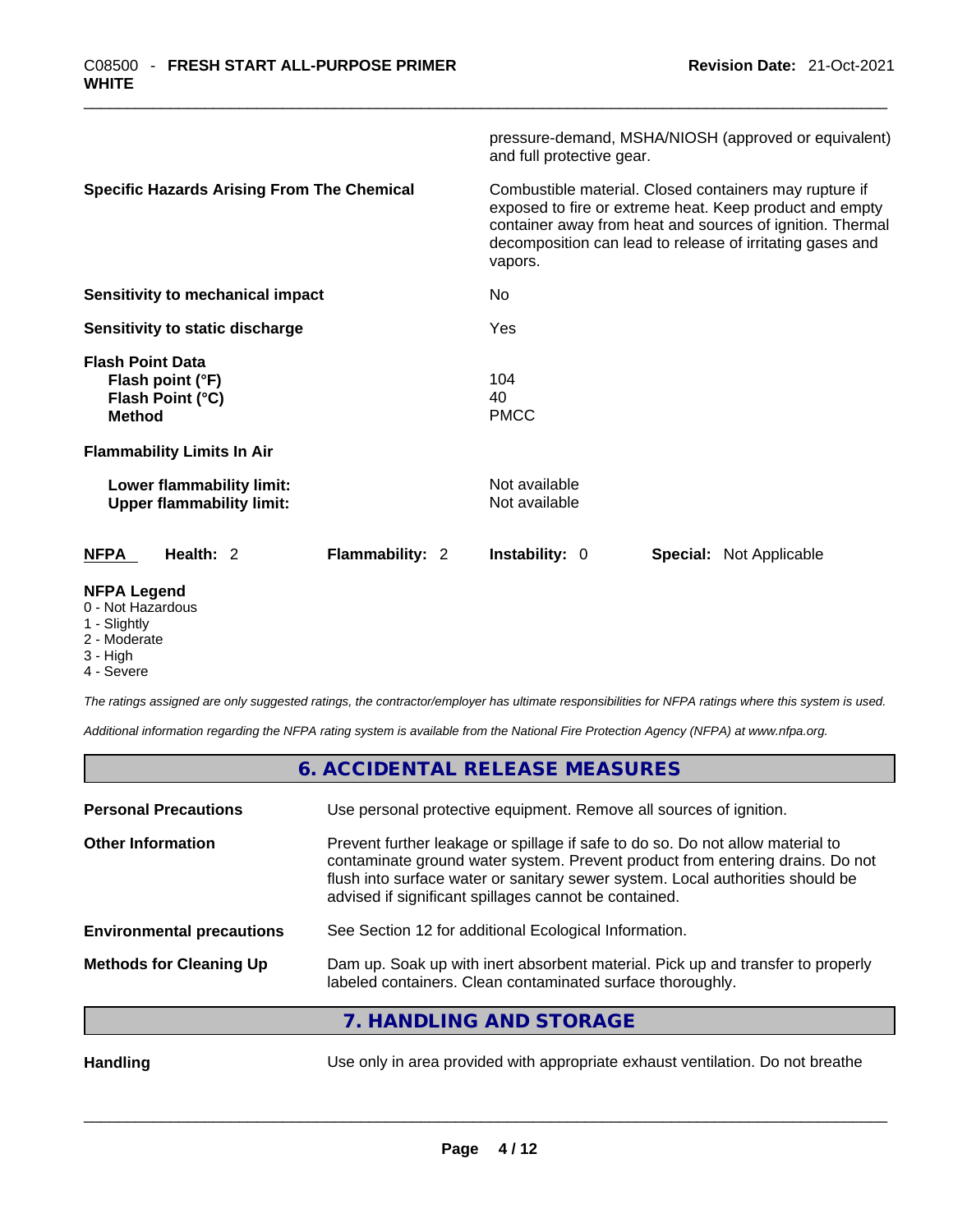vapors or spray mist. Wear personal protective equipment. Take precautionary measures against static discharges. To avoid ignition of vapors by static electricity discharge, all metal parts of the equipment must be grounded. Keep away from open flames, hot surfaces and sources of ignition.

**Storage Keep containers tightly closed in a dry, cool and well-ventilated place. Keep away** from heat. Keep away from open flames, hot surfaces and sources of ignition. Keep in properly labeled containers. Keep out of the reach of children.

> **DANGER** - Rags, steel wool or waste soaked with this product may spontaneously catch fire if improperly discarded. Immediately after use, place rags, steel wool or waste in a sealed water-filled metal container.

**Incompatible Materials Incompatible** with strong acids and bases and strong oxidizing agents.

#### **8. EXPOSURE CONTROLS / PERSONAL PROTECTION**

#### **Exposure Limits**

| <b>Chemical name</b>        | <b>ACGIH TLV</b>                          | <b>OSHA PEL</b>                                   |
|-----------------------------|-------------------------------------------|---------------------------------------------------|
| Limestone                   | N/E                                       | 15 mg/m $3$ - TWA                                 |
|                             |                                           | $5 \text{ mg/m}^3$ - TWA                          |
| 4-Chlorobenzotrifluoride    | TWA: 2.5 mg/m <sup>3</sup> $F$            | $2.5 \text{ mg/m}^3$ - TWA                        |
| Titanium dioxide            | TWA: 10 mg/m <sup>3</sup>                 | 15 mg/m $3$ - TWA                                 |
| Diatomaceous earth          | N/E                                       |                                                   |
|                             |                                           | 20 mppcf - TWA                                    |
| 1H-Isoindole-1,3(2H)-dione, | TWA: 1 $mg/m3$ inhalable particulate      | N/E                                               |
| 2-[(trichloromethyl)thio]-  | matter                                    |                                                   |
| Silica, crystalline         | TWA: $0.025$ mg/m <sup>3</sup> respirable | 50 µg/m <sup>3</sup> - TWA Respirable crystalline |
|                             | particulate matter                        | silica 50 $\mu$ g/m <sup>3</sup> - TWA            |
|                             |                                           |                                                   |
| Ethyl benzene               | TWA: 20 ppm                               | 100 ppm $-$ TWA                                   |
|                             |                                           | 435 mg/m <sup>3</sup> - TWA                       |

#### **Legend**

ACGIH - American Conference of Governmental Industrial Hygienists Exposure Limits OSHA - Occupational Safety & Health Administration Exposure Limits N/E - Not Established

**Engineering Measures** Ensure adequate ventilation, especially in confined areas.

#### **Personal Protective Equipment**

| <b>Eye/Face Protection</b>    | Safety glasses with side-shields. If splashes are likely to occur, wear: Tightly fitting<br>safety goggles                                                                                                                                                                                                                   |
|-------------------------------|------------------------------------------------------------------------------------------------------------------------------------------------------------------------------------------------------------------------------------------------------------------------------------------------------------------------------|
| <b>Skin Protection</b>        | Long sleeved clothing. Protective gloves.                                                                                                                                                                                                                                                                                    |
| <b>Respiratory Protection</b> | In operations where exposure limits are exceeded, use a NIOSH approved<br>respirator that has been selected by a technically qualified person for the specific<br>work conditions. When spraying the product or applying in confined areas, wear a<br>NIOSH approved respirator specified for paint spray or organic vapors. |
| <b>Hygiene Measures</b>       | Avoid contact with skin, eyes and clothing. Remove and wash contaminated<br>clothing before re-use. Wash thoroughly after handling. When using do not eat,                                                                                                                                                                   |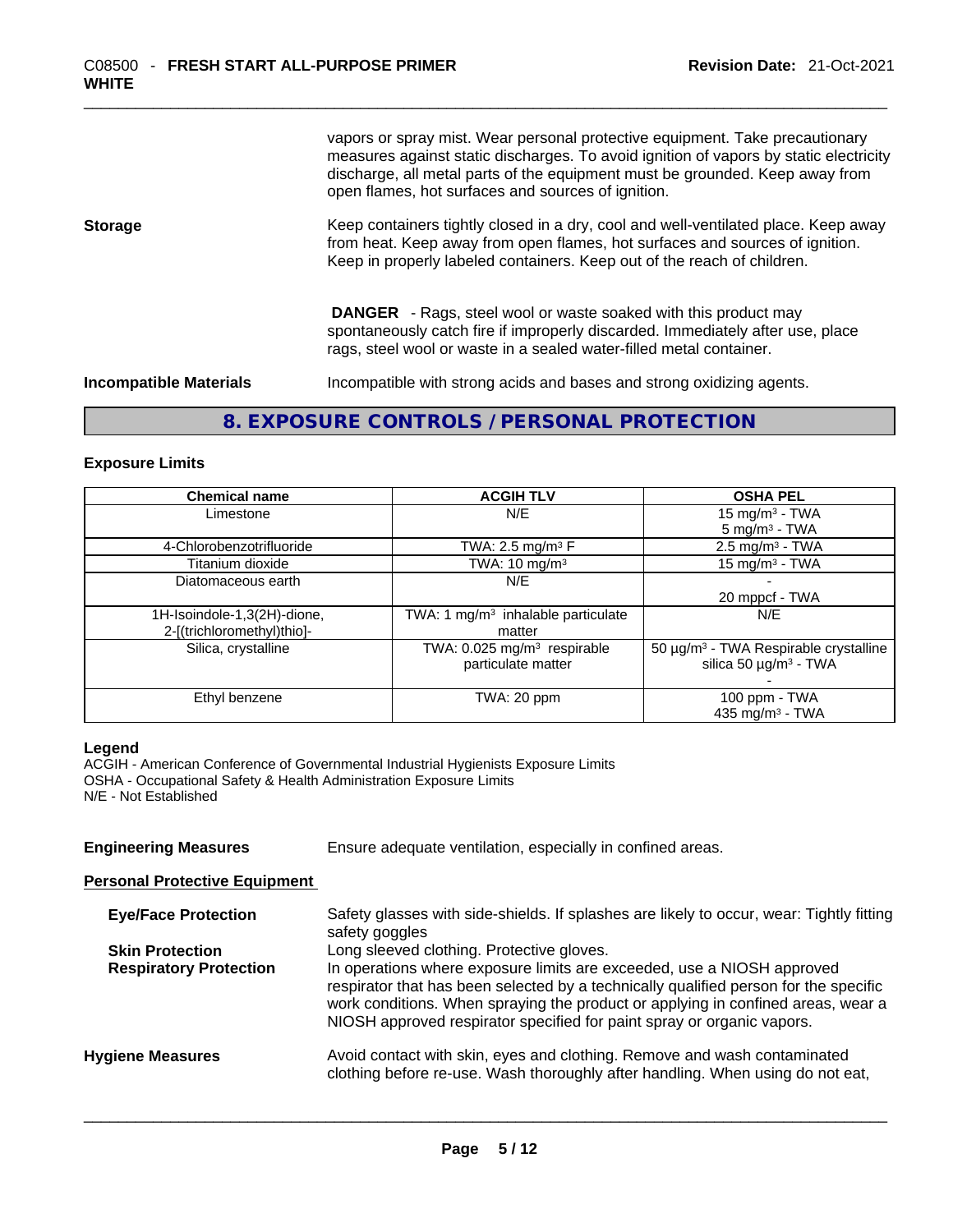drink or smoke.

|  |  |  | 9. PHYSICAL AND CHEMICAL PROPERTIES |  |
|--|--|--|-------------------------------------|--|
|--|--|--|-------------------------------------|--|

**Appearance** liquid **Odor** solvent **Odor Threshold** No information available **Density (lbs/gal)** 14.2 - 14.3 **Specific Gravity** 1.70 - 1.72 **pH bH 1 Viscosity (cps) Viscosity (cps) No information available Solubility(ies)** No information available **Water solubility**<br> **Evaporation Rate**<br> **Evaporation Rate**<br> **Evaporation Rate Vapor pressure**  No information available **No information** available **Vapor density**<br> **We Solids**<br>
We Solids
20 - 80 **Wt. % Solids** 70 - 80 **Vol. % Solids Wt. % Volatiles** 20 - 30 **Vol. % Volatiles VOC Regulatory Limit (g/L)** < 100 **Boiling Point (°F)** 279 **Boiling Point (°C) Freezing point (°F)** No information available **Freezing Point (°C)**<br> **Flash point (°F)**<br> **Flash point (°F)**<br> **Plash point (°F)**<br> **Plash point (°F) Flash point (°F) Flash Point (°C)** 40 **Method** PMCC **Flammability (solid, gas)** Not applicable **Upper flammability limit:** No information available **Lower flammability limit:**<br> **Autoignition Temperature (°F)** No information available<br>
No information available **Autoignition Temperature (°F) Autoignition Temperature (°C)**<br> **Decomposition Temperature (°F)** No information available **Decomposition Temperature (°F)** No information available<br> **Decomposition Temperature (°C)** No information available **Decomposition Temperature (°C) Partition coefficient** No information available

**Evaporation Rate** No information available

# **10. STABILITY AND REACTIVITY**

| <b>Reactivity</b>                       | Not Applicable                                                                           |
|-----------------------------------------|------------------------------------------------------------------------------------------|
| <b>Chemical Stability</b>               | Stable under normal conditions. Hazardous polymerisation<br>does not occur.              |
| <b>Conditions to avoid</b>              | Keep away from open flames, hot surfaces, static<br>electricity and sources of ignition. |
| <b>Incompatible Materials</b>           | Incompatible with strong acids and bases and strong<br>oxidizing agents.                 |
| <b>Hazardous Decomposition Products</b> | Thermal decomposition can lead to release of irritating<br>gases and vapors.             |
|                                         |                                                                                          |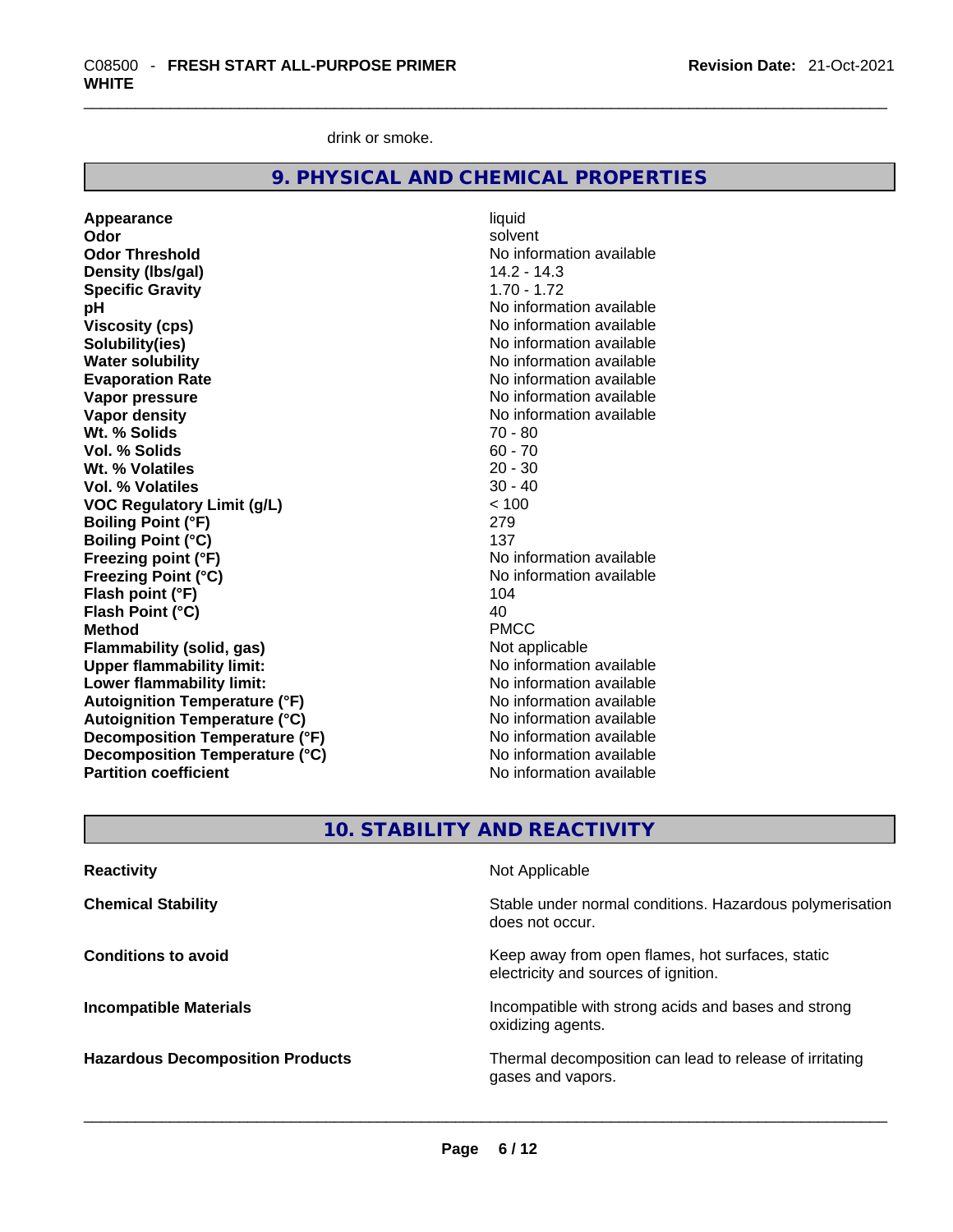| 11. TOXICOLOGICAL INFORMATION<br><b>Product Information</b><br>Information on likely routes of exposure<br><b>Principal Routes of Exposure</b><br>Eye contact, skin contact and inhalation.<br><b>Acute Toxicity</b><br><b>Product Information</b><br>inhaling vapors may be harmful or fatal.<br>Symptoms related to the physical, chemical and toxicological characteristics<br>No information available.<br><b>Symptoms</b><br>Delayed and immediate effects as well as chronic effects from short and long-term exposure<br>Eye contact<br>Contact with eyes may cause irritation.<br><b>Skin contact</b><br>skin and produce dermatitis.<br>Ingestion may cause irritation to mucous membranes. Small amounts of this<br>Ingestion<br>product aspirated into the respiratory system during ingestion or vomiting may<br>cause mild to severe pulmonary injury, possibly progressing to death.<br><b>Inhalation</b><br>High vapor / aerosol concentrations are irritating to the eyes, nose, throat and<br>other central nervous system effects.<br>May cause an allergic skin reaction.<br><b>Sensitization</b><br>No information available.<br><b>Neurological Effects</b><br>No information available.<br><b>Mutagenic Effects</b><br><b>Reproductive Effects</b><br>May damage fertility or the unborn child.<br>No information available.<br><b>Developmental Effects</b><br>No information available.<br><b>Target organ effects</b><br>Causes damage to organs through prolonged or repeated exposure if inhaled.<br><b>STOT - repeated exposure</b><br><b>STOT - single exposure</b><br>No information available.<br>No information available.<br>Other adverse effects<br><b>Aspiration Hazard</b><br>to severe pulmonary injury, possibly progressing to death.<br><b>Numerical measures of toxicity</b><br>The following values are calculated based on chapter 3.1 of the GHS document | Possibility of hazardous reactions | None under normal conditions of use.                                                                                                                               |  |
|--------------------------------------------------------------------------------------------------------------------------------------------------------------------------------------------------------------------------------------------------------------------------------------------------------------------------------------------------------------------------------------------------------------------------------------------------------------------------------------------------------------------------------------------------------------------------------------------------------------------------------------------------------------------------------------------------------------------------------------------------------------------------------------------------------------------------------------------------------------------------------------------------------------------------------------------------------------------------------------------------------------------------------------------------------------------------------------------------------------------------------------------------------------------------------------------------------------------------------------------------------------------------------------------------------------------------------------------------------------------------------------------------------------------------------------------------------------------------------------------------------------------------------------------------------------------------------------------------------------------------------------------------------------------------------------------------------------------------------------------------------------------------------------------------------------------------------------------------------------------------------------------------------|------------------------------------|--------------------------------------------------------------------------------------------------------------------------------------------------------------------|--|
|                                                                                                                                                                                                                                                                                                                                                                                                                                                                                                                                                                                                                                                                                                                                                                                                                                                                                                                                                                                                                                                                                                                                                                                                                                                                                                                                                                                                                                                                                                                                                                                                                                                                                                                                                                                                                                                                                                        |                                    |                                                                                                                                                                    |  |
|                                                                                                                                                                                                                                                                                                                                                                                                                                                                                                                                                                                                                                                                                                                                                                                                                                                                                                                                                                                                                                                                                                                                                                                                                                                                                                                                                                                                                                                                                                                                                                                                                                                                                                                                                                                                                                                                                                        |                                    |                                                                                                                                                                    |  |
|                                                                                                                                                                                                                                                                                                                                                                                                                                                                                                                                                                                                                                                                                                                                                                                                                                                                                                                                                                                                                                                                                                                                                                                                                                                                                                                                                                                                                                                                                                                                                                                                                                                                                                                                                                                                                                                                                                        |                                    |                                                                                                                                                                    |  |
|                                                                                                                                                                                                                                                                                                                                                                                                                                                                                                                                                                                                                                                                                                                                                                                                                                                                                                                                                                                                                                                                                                                                                                                                                                                                                                                                                                                                                                                                                                                                                                                                                                                                                                                                                                                                                                                                                                        |                                    |                                                                                                                                                                    |  |
|                                                                                                                                                                                                                                                                                                                                                                                                                                                                                                                                                                                                                                                                                                                                                                                                                                                                                                                                                                                                                                                                                                                                                                                                                                                                                                                                                                                                                                                                                                                                                                                                                                                                                                                                                                                                                                                                                                        |                                    |                                                                                                                                                                    |  |
|                                                                                                                                                                                                                                                                                                                                                                                                                                                                                                                                                                                                                                                                                                                                                                                                                                                                                                                                                                                                                                                                                                                                                                                                                                                                                                                                                                                                                                                                                                                                                                                                                                                                                                                                                                                                                                                                                                        |                                    | Repeated or prolonged exposure to organic solvents may lead to permanent brain<br>and nervous system damage. Intentional misuse by deliberately concentrating and  |  |
|                                                                                                                                                                                                                                                                                                                                                                                                                                                                                                                                                                                                                                                                                                                                                                                                                                                                                                                                                                                                                                                                                                                                                                                                                                                                                                                                                                                                                                                                                                                                                                                                                                                                                                                                                                                                                                                                                                        |                                    |                                                                                                                                                                    |  |
|                                                                                                                                                                                                                                                                                                                                                                                                                                                                                                                                                                                                                                                                                                                                                                                                                                                                                                                                                                                                                                                                                                                                                                                                                                                                                                                                                                                                                                                                                                                                                                                                                                                                                                                                                                                                                                                                                                        |                                    |                                                                                                                                                                    |  |
|                                                                                                                                                                                                                                                                                                                                                                                                                                                                                                                                                                                                                                                                                                                                                                                                                                                                                                                                                                                                                                                                                                                                                                                                                                                                                                                                                                                                                                                                                                                                                                                                                                                                                                                                                                                                                                                                                                        |                                    |                                                                                                                                                                    |  |
|                                                                                                                                                                                                                                                                                                                                                                                                                                                                                                                                                                                                                                                                                                                                                                                                                                                                                                                                                                                                                                                                                                                                                                                                                                                                                                                                                                                                                                                                                                                                                                                                                                                                                                                                                                                                                                                                                                        |                                    | May cause skin irritation and/or dermatitis. Prolonged skin contact may defat the                                                                                  |  |
|                                                                                                                                                                                                                                                                                                                                                                                                                                                                                                                                                                                                                                                                                                                                                                                                                                                                                                                                                                                                                                                                                                                                                                                                                                                                                                                                                                                                                                                                                                                                                                                                                                                                                                                                                                                                                                                                                                        |                                    |                                                                                                                                                                    |  |
|                                                                                                                                                                                                                                                                                                                                                                                                                                                                                                                                                                                                                                                                                                                                                                                                                                                                                                                                                                                                                                                                                                                                                                                                                                                                                                                                                                                                                                                                                                                                                                                                                                                                                                                                                                                                                                                                                                        |                                    | lungs and may cause headaches, dizziness, drowsiness, unconsciousness, and                                                                                         |  |
|                                                                                                                                                                                                                                                                                                                                                                                                                                                                                                                                                                                                                                                                                                                                                                                                                                                                                                                                                                                                                                                                                                                                                                                                                                                                                                                                                                                                                                                                                                                                                                                                                                                                                                                                                                                                                                                                                                        |                                    |                                                                                                                                                                    |  |
|                                                                                                                                                                                                                                                                                                                                                                                                                                                                                                                                                                                                                                                                                                                                                                                                                                                                                                                                                                                                                                                                                                                                                                                                                                                                                                                                                                                                                                                                                                                                                                                                                                                                                                                                                                                                                                                                                                        |                                    |                                                                                                                                                                    |  |
|                                                                                                                                                                                                                                                                                                                                                                                                                                                                                                                                                                                                                                                                                                                                                                                                                                                                                                                                                                                                                                                                                                                                                                                                                                                                                                                                                                                                                                                                                                                                                                                                                                                                                                                                                                                                                                                                                                        |                                    |                                                                                                                                                                    |  |
|                                                                                                                                                                                                                                                                                                                                                                                                                                                                                                                                                                                                                                                                                                                                                                                                                                                                                                                                                                                                                                                                                                                                                                                                                                                                                                                                                                                                                                                                                                                                                                                                                                                                                                                                                                                                                                                                                                        |                                    |                                                                                                                                                                    |  |
|                                                                                                                                                                                                                                                                                                                                                                                                                                                                                                                                                                                                                                                                                                                                                                                                                                                                                                                                                                                                                                                                                                                                                                                                                                                                                                                                                                                                                                                                                                                                                                                                                                                                                                                                                                                                                                                                                                        |                                    |                                                                                                                                                                    |  |
|                                                                                                                                                                                                                                                                                                                                                                                                                                                                                                                                                                                                                                                                                                                                                                                                                                                                                                                                                                                                                                                                                                                                                                                                                                                                                                                                                                                                                                                                                                                                                                                                                                                                                                                                                                                                                                                                                                        |                                    |                                                                                                                                                                    |  |
|                                                                                                                                                                                                                                                                                                                                                                                                                                                                                                                                                                                                                                                                                                                                                                                                                                                                                                                                                                                                                                                                                                                                                                                                                                                                                                                                                                                                                                                                                                                                                                                                                                                                                                                                                                                                                                                                                                        |                                    |                                                                                                                                                                    |  |
|                                                                                                                                                                                                                                                                                                                                                                                                                                                                                                                                                                                                                                                                                                                                                                                                                                                                                                                                                                                                                                                                                                                                                                                                                                                                                                                                                                                                                                                                                                                                                                                                                                                                                                                                                                                                                                                                                                        |                                    | May be harmful if swallowed and enters airways. Small amounts of this product<br>aspirated into the respiratory system during ingestion or vomiting may cause mild |  |
|                                                                                                                                                                                                                                                                                                                                                                                                                                                                                                                                                                                                                                                                                                                                                                                                                                                                                                                                                                                                                                                                                                                                                                                                                                                                                                                                                                                                                                                                                                                                                                                                                                                                                                                                                                                                                                                                                                        |                                    |                                                                                                                                                                    |  |
|                                                                                                                                                                                                                                                                                                                                                                                                                                                                                                                                                                                                                                                                                                                                                                                                                                                                                                                                                                                                                                                                                                                                                                                                                                                                                                                                                                                                                                                                                                                                                                                                                                                                                                                                                                                                                                                                                                        |                                    |                                                                                                                                                                    |  |
|                                                                                                                                                                                                                                                                                                                                                                                                                                                                                                                                                                                                                                                                                                                                                                                                                                                                                                                                                                                                                                                                                                                                                                                                                                                                                                                                                                                                                                                                                                                                                                                                                                                                                                                                                                                                                                                                                                        | <b>ATEmix (oral)</b>               | 16942 mg/kg                                                                                                                                                        |  |
| <b>Component Information</b>                                                                                                                                                                                                                                                                                                                                                                                                                                                                                                                                                                                                                                                                                                                                                                                                                                                                                                                                                                                                                                                                                                                                                                                                                                                                                                                                                                                                                                                                                                                                                                                                                                                                                                                                                                                                                                                                           |                                    |                                                                                                                                                                    |  |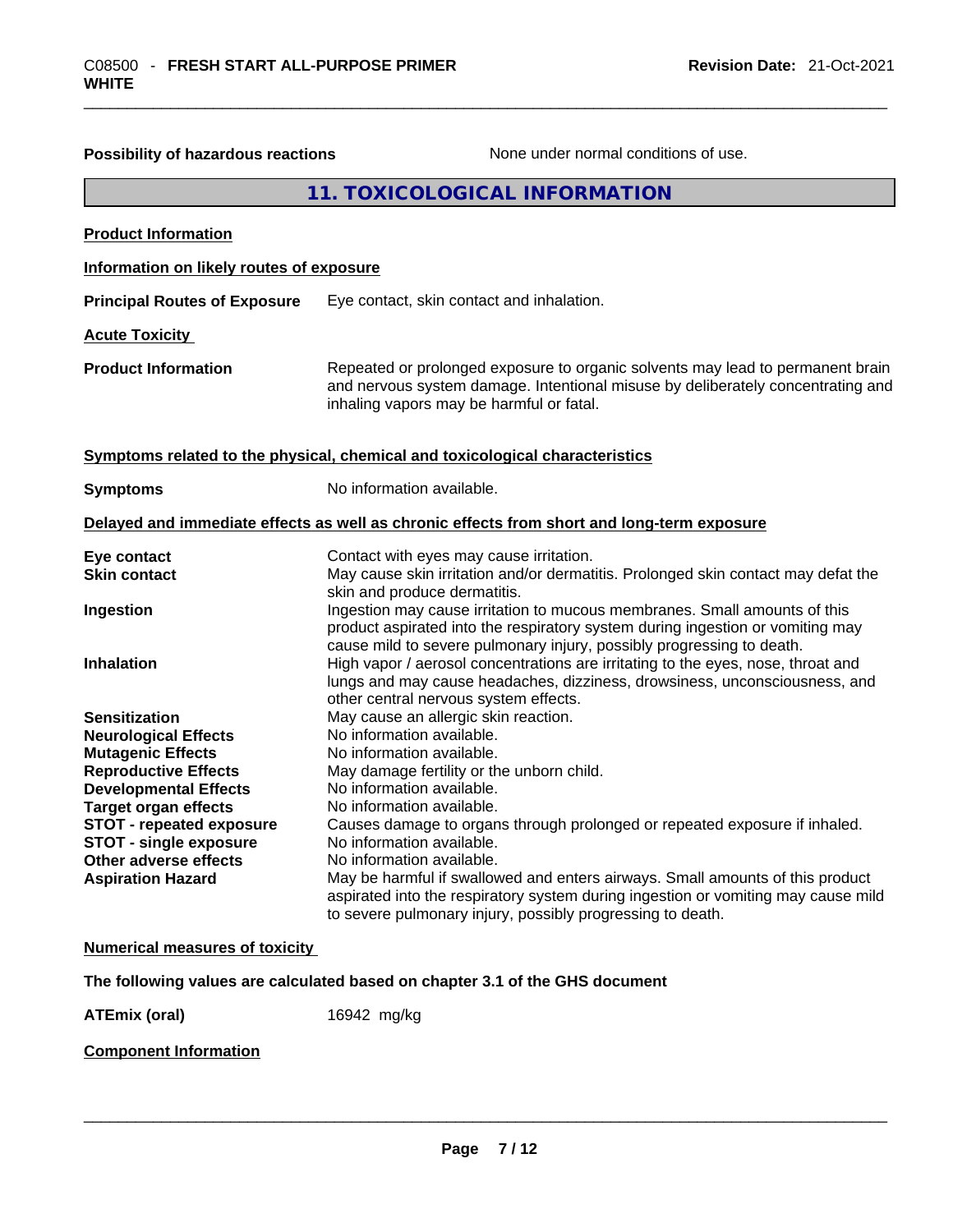#### \_\_\_\_\_\_\_\_\_\_\_\_\_\_\_\_\_\_\_\_\_\_\_\_\_\_\_\_\_\_\_\_\_\_\_\_\_\_\_\_\_\_\_\_\_\_\_\_\_\_\_\_\_\_\_\_\_\_\_\_\_\_\_\_\_\_\_\_\_\_\_\_\_\_\_\_\_\_\_\_\_\_\_\_\_\_\_\_\_\_\_\_\_ C08500 - **FRESH START ALL-PURPOSE PRIMER WHITE**

| Chemical name                                                         | Oral LD50             | Dermal LD50                                      | Inhalation LC50                                                          |
|-----------------------------------------------------------------------|-----------------------|--------------------------------------------------|--------------------------------------------------------------------------|
| 4-Chlorobenzotrifluoride<br>98-56-6                                   | $= 13$ g/kg (Rat)     | > 2 mL/kg (Rabbit)                               | $= 33$ mg/L (Rat) 4 h                                                    |
| Titanium dioxide<br>13463-67-7                                        | $> 10000$ mg/kg (Rat) |                                                  |                                                                          |
| Solvent naphtha, petroleum,<br>medium aliphatic<br>64742-88-7         | $> 25$ mL/kg (Rat)    | $>$ 3000 mg/kg (Rabbit)                          |                                                                          |
| 1H-Isoindole-1,3(2H)-dione,<br>2-[(trichloromethyl)thio]-<br>133-07-3 | $= 2636$ mg/kg (Rat)  | $> 22600$ mg/kg (Rabbit) $> 5000$<br>mg/kg (Rat) | $>$ 5 g/m <sup>3</sup> (Rat) 2 h $>$ 0.48 g/m <sup>3</sup><br>$Rat)$ 4 h |
| Methyl ethyl ketoxime<br>$96-29-7$                                    | $= 930$ mg/kg (Rat)   | 1000 - 1800 mg/kg (Rabbit)                       | $> 4.83$ mg/L (Rat) 4 h                                                  |
| Ethyl benzene<br>100-41-4                                             | $=$ 3500 mg/kg (Rat)  | $= 15400$ mg/kg (Rabbit)                         | $= 17.4$ mg/L (Rat) 4 h                                                  |
| Cobalt bis(2-ethylhexanoate)<br>136-52-7                              |                       | $> 5000$ mg/kg (Rabbit)                          | $> 10$ mg/L (Rat) 1 h                                                    |

#### **Chronic Toxicity**

#### **Carcinogenicity**

*The information below indicates whether each agency has listed any ingredient as a carcinogen:.* 

| <b>Chemical name</b>         | <b>IARC</b>          | <b>NTP</b>        | <b>OSHA</b> |
|------------------------------|----------------------|-------------------|-------------|
|                              | 2B - Possible Human  |                   | Listed      |
| Titanium dioxide             | Carcinogen           |                   |             |
|                              | 1 - Human Carcinogen | Known Human       | Listed      |
| Silica, crystalline          |                      | Carcinogen        |             |
|                              | 2B - Possible Human  |                   | Listed      |
| Ethyl benzene                | Carcinogen           |                   |             |
|                              | 2B - Possible Human  | Reasonably        | Listed      |
| Cobalt bis(2-ethylhexanoate) | Carcinogen           | Anticipated Human |             |
|                              |                      | Carcinogen        |             |

• Crystalline Silica has been determined to be carcinogenic to humans by IARC (1) when in respirable form. Risk of cancer depends on duration and level of inhalation exposure to spray mist or dust from sanding the dried paint.

• Although IARC has classified titanium dioxide as possibly carcinogenic to humans (2B), their summary concludes: "No significant exposure to titanium dioxide is thought to occur during the use of products in which titanium dioxide is bound to other materials, such as paint."

• Cobalt and cobalt compounds are listed as possible human carcinogens by IARC (2B). However, there is inadequate evidence of the carcinogenicity of cobalt and cobalt compounds in humans.

#### **Legend**

IARC - International Agency for Research on Cancer NTP - National Toxicity Program OSHA - Occupational Safety & Health Administration

**12. ECOLOGICAL INFORMATION** 

## **Ecotoxicity Effects**

The environmental impact of this product has not been fully investigated.

#### **Product Information**

## **Acute Toxicity to Fish**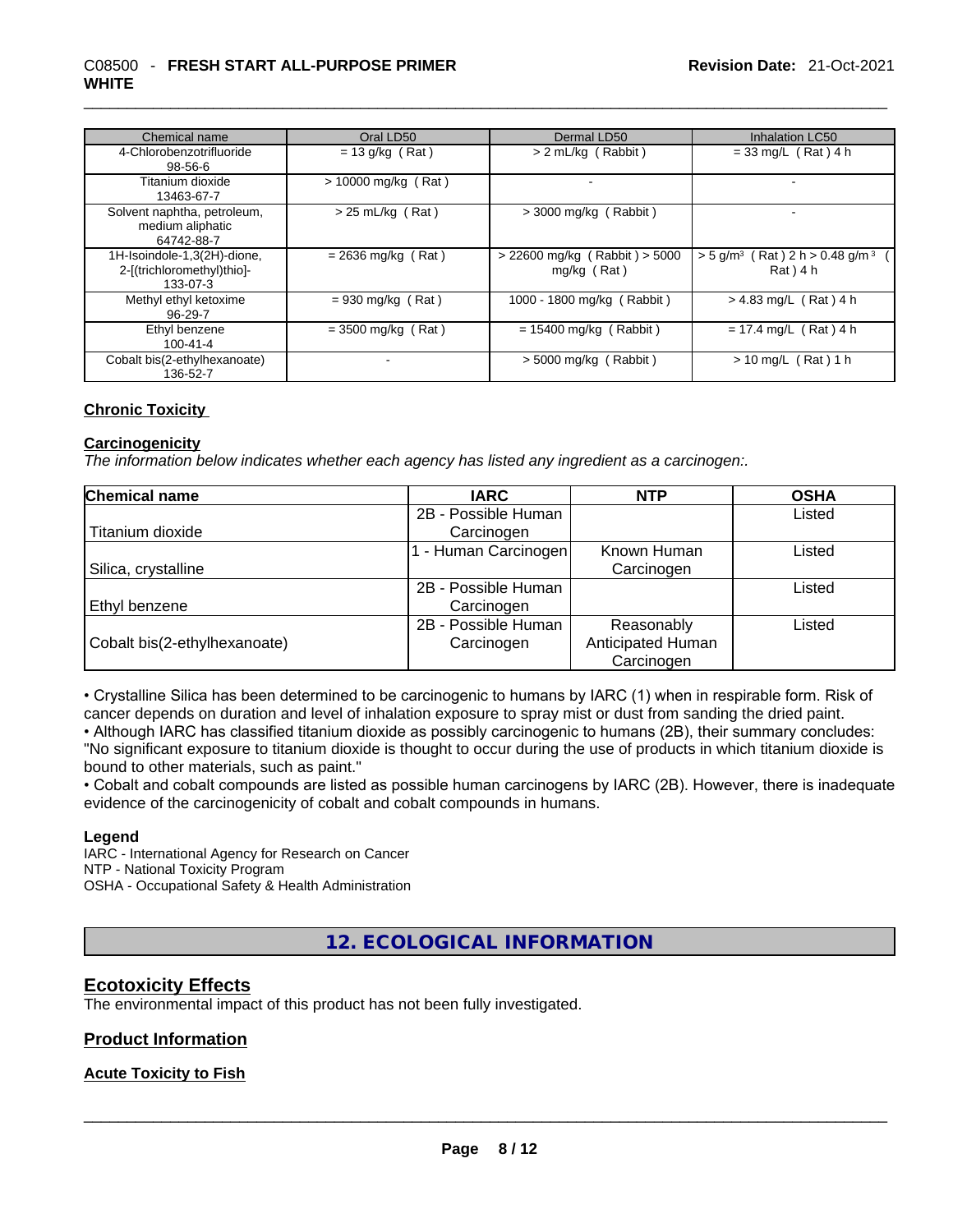#### No information available

#### **Acute Toxicity to Aquatic Invertebrates**

No information available

# **Acute Toxicity to Aquatic Plants**

No information available

#### **Persistence / Degradability**

No information available.

#### **Bioaccumulation**

There is no data for this product.

#### **Mobility in Environmental Media**

No information available.

# **Ozone**

No information available

## **Component Information**

## **Acute Toxicity to Fish**

Titanium dioxide  $LCS0: > 1000$  mg/L (Fathead Minnow - 96 hr.) Methyl ethyl ketoxime LC50: 48 mg/L (Bluegill sunfish - 96 hr.) Ethyl benzene LC50: 12.1 mg/L (Fathead Minnow - 96 hr.)

## **Acute Toxicity to Aquatic Invertebrates**

Methyl ethyl ketoxime EC50: 750 mg/L (Daphnia magna - 48 hr.) Ethyl benzene EC50: 1.8 mg/L (Daphnia magna - 48 hr.)

#### **Acute Toxicity to Aquatic Plants**

Ethyl benzene EC50: 4.6 mg/L (Green algae (Scenedesmus subspicatus), 72 hrs.)

|                                | 13. DISPOSAL CONSIDERATIONS                                                                                                                                                                                               |
|--------------------------------|---------------------------------------------------------------------------------------------------------------------------------------------------------------------------------------------------------------------------|
| <b>Waste Disposal Method</b>   | Dispose of in accordance with federal, state, and local regulations. Local<br>requirements may vary, consult your sanitation department or state-designated<br>environmental protection agency for more disposal options. |
| <b>Empty Container Warning</b> | Emptied containers may retain product residue. Follow label warnings even after                                                                                                                                           |
|                                |                                                                                                                                                                                                                           |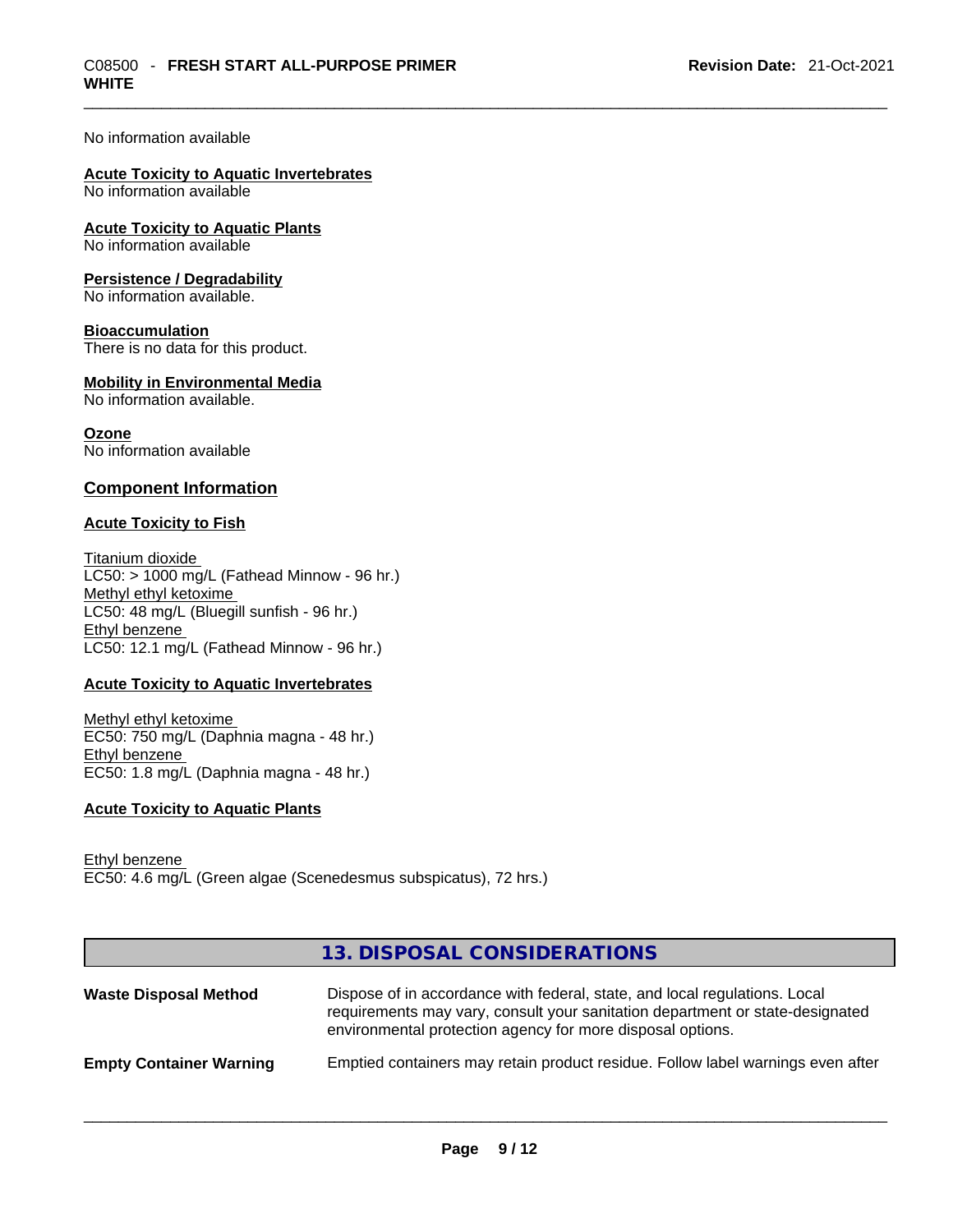container is emptied. Residual vapors may explode on ignition.

**14. TRANSPORT INFORMATION** 

| <b>DOT</b>                  |                                                                                                                                                             |
|-----------------------------|-------------------------------------------------------------------------------------------------------------------------------------------------------------|
| <b>Proper Shipping Name</b> | <b>PAINT</b>                                                                                                                                                |
| <b>Hazard class</b>         | 3                                                                                                                                                           |
| UN-No.                      | UN1263                                                                                                                                                      |
| <b>Packing Group</b>        | Ш                                                                                                                                                           |
| <b>Description</b>          | UN1263, PAINT, 3, III                                                                                                                                       |
| ICAO / IATA                 | 119 gallons (450 liters) via surface transportation (refer to 49CFR173.120(b)(2) for further information).<br>Contact the preparer for further information. |
|                             |                                                                                                                                                             |
| IMDG / IMO                  | Contact the preparer for further information.                                                                                                               |
|                             | <b>15. REGULATORY INFORMATION</b>                                                                                                                           |
|                             |                                                                                                                                                             |

# **International Inventories**

| <b>TSCA: United States</b> | Yes - All components are listed or exempt. |
|----------------------------|--------------------------------------------|
| <b>DSL: Canada</b>         | Yes - All components are listed or exempt. |

# **Federal Regulations**

#### **SARA 311/312 hazardous categorization**  Acute health hazard Yes

| Chronic Health Hazard             | Yes |  |
|-----------------------------------|-----|--|
| Fire hazard                       | Yes |  |
| Sudden release of pressure hazard | Nο  |  |
| Reactive Hazard                   | Nο  |  |

## **SARA 313**

Section 313 of Title III of the Superfund Amendments and Reauthorization Act of 1986 (SARA). This product contains a chemical or chemicals which are subject to the reporting requirements of the Act and Title 40 of the Code of Federal Regulations, Part 372:

| <b>Chemical name</b>                                                                                                    | CAS No.        | Weight-%    | <b>CERCLA/SARA 313</b><br>(de minimis concentration) |
|-------------------------------------------------------------------------------------------------------------------------|----------------|-------------|------------------------------------------------------|
| Ethyl benzene                                                                                                           | $100 - 41 - 4$ | $0.1 - 0.5$ | 0.1                                                  |
| Clean Air Act, Section 112 Hazardous Air Pollutants (HAPs) (see 40 CFR 61)<br>This product contains the following HAPs: |                |             |                                                      |
| <b>Chemical name</b>                                                                                                    | CAS No.        | Weight-%    | <b>Hazardous Air Pollutant</b>                       |
| Ethyl benzene                                                                                                           | $100 - 41 - 4$ | $0.1 - 0.5$ | (HAP)<br>Listed                                      |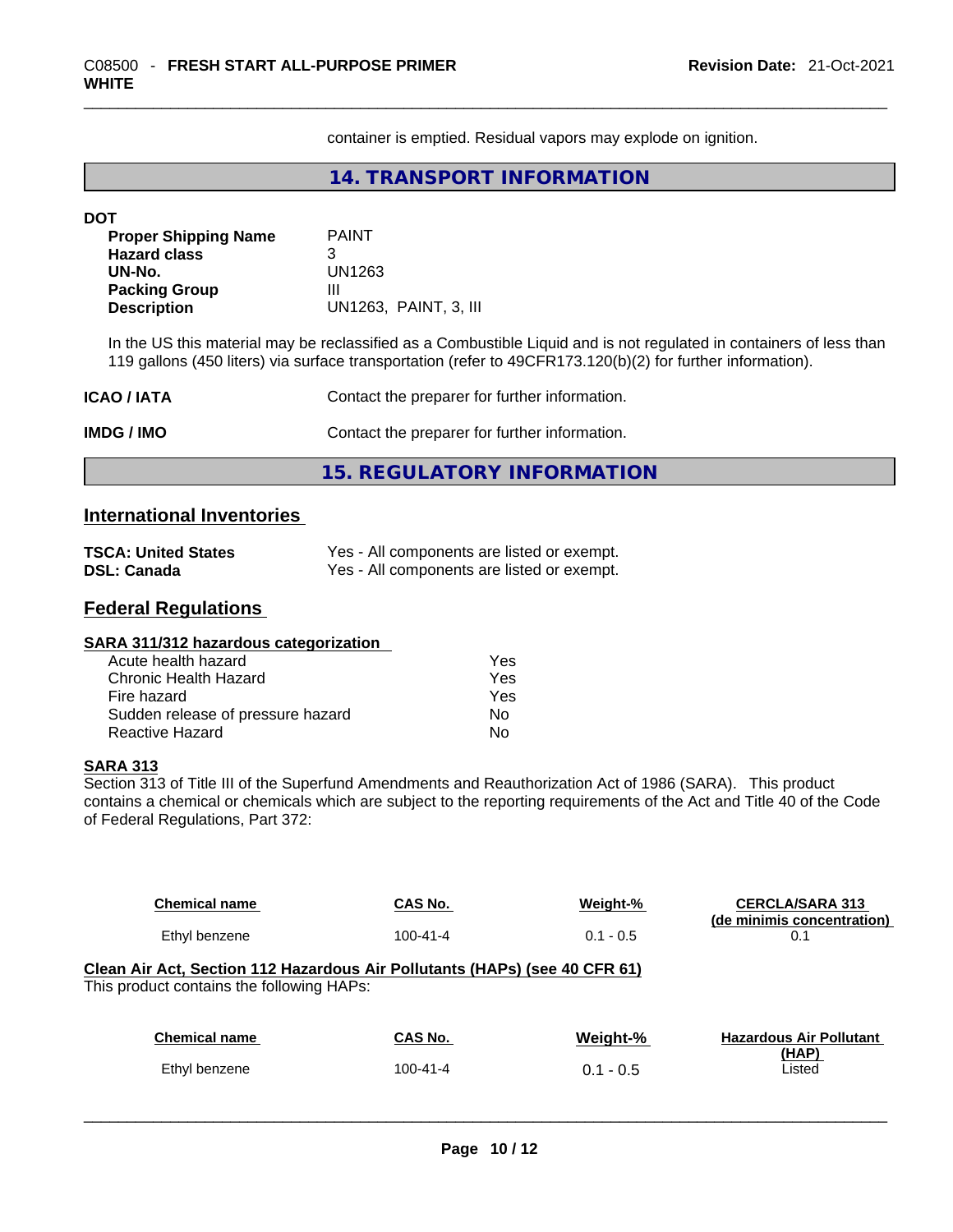| Cobalt bis(2-ethylhexanoate) | 136-52-7 | $0.1 - 0.5$ | ∟ıstec |
|------------------------------|----------|-------------|--------|
|                              |          |             |        |

## **US State Regulations**

#### **California Proposition 65**

**A WARNING:** This product can expose you to chemicals including Titanium dioxide, which are known to the State of California to cause cancer, and Toluene which are known to the State of California to cause birth defects or other reproductive harm. For more information go to www.P65Warnings.ca.gov

#### **State Right-to-Know**

| <b>Chemical name</b>                                      | <b>Massachusetts</b> | <b>New Jersey</b> | Pennsylvania |
|-----------------------------------------------------------|----------------------|-------------------|--------------|
| Limestone                                                 |                      |                   |              |
| 4-Chlorobenzotrifluoride                                  |                      |                   |              |
| Titanium dioxide                                          |                      |                   |              |
| Diatomaceous earth                                        |                      |                   |              |
| 1H-Isoindole-1,3(2H)-dione,<br>2-[(trichloromethyl)thio]- |                      |                   |              |
| Silica, crystalline                                       |                      |                   |              |
| Cobalt bis(2-ethylhexanoate)                              |                      |                   |              |

#### **Legend**

X - Listed

# **16. OTHER INFORMATION**

**HMIS** - **Health:** 2\* **Flammability:** 2 **Reactivity:** 0 **PPE:** -

#### **HMIS Legend**

- 0 Minimal Hazard
- 1 Slight Hazard
- 2 Moderate Hazard
- 3 Serious Hazard
- 4 Severe Hazard
- \* Chronic Hazard

X - Consult your supervisor or S.O.P. for "Special" handling instructions.

Note: The PPE rating has intentionally been left blank. Choose appropriate PPE that will protect employees from the hazards the material will *present under the actual normal conditions of use.* 

*Caution: HMISÒ ratings are based on a 0-4 rating scale, with 0 representing minimal hazards or risks, and 4 representing significant hazards or risks. Although HMISÒ ratings are not required on MSDSs under 29 CFR 1910.1200, the preparer, has chosen to provide them. HMISÒ ratings are to be used only in conjunction with a fully implemented HMISÒ program by workers who have received appropriate HMISÒ training. HMISÒ is a registered trade and service mark of the NPCA. HMISÒ materials may be purchased exclusively from J. J. Keller (800) 327-6868.* 

 **WARNING!** If you scrape, sand, or remove old paint, you may release lead dust. LEAD IS TOXIC. EXPOSURE TO LEAD DUST CAN CAUSE SERIOUS ILLNESS, SUCH AS BRAIN DAMAGE, ESPECIALLY IN CHILDREN. PREGNANT WOMEN SHOULD ALSO AVOID EXPOSURE. Wear a NIOSH approved respirator to control lead exposure. Clean up carefully with a HEPA vacuum and a wet mop. Before you start, find out how to protect yourself and your family by contacting the National Lead Information Hotline at 1-800-424-LEAD or log on to